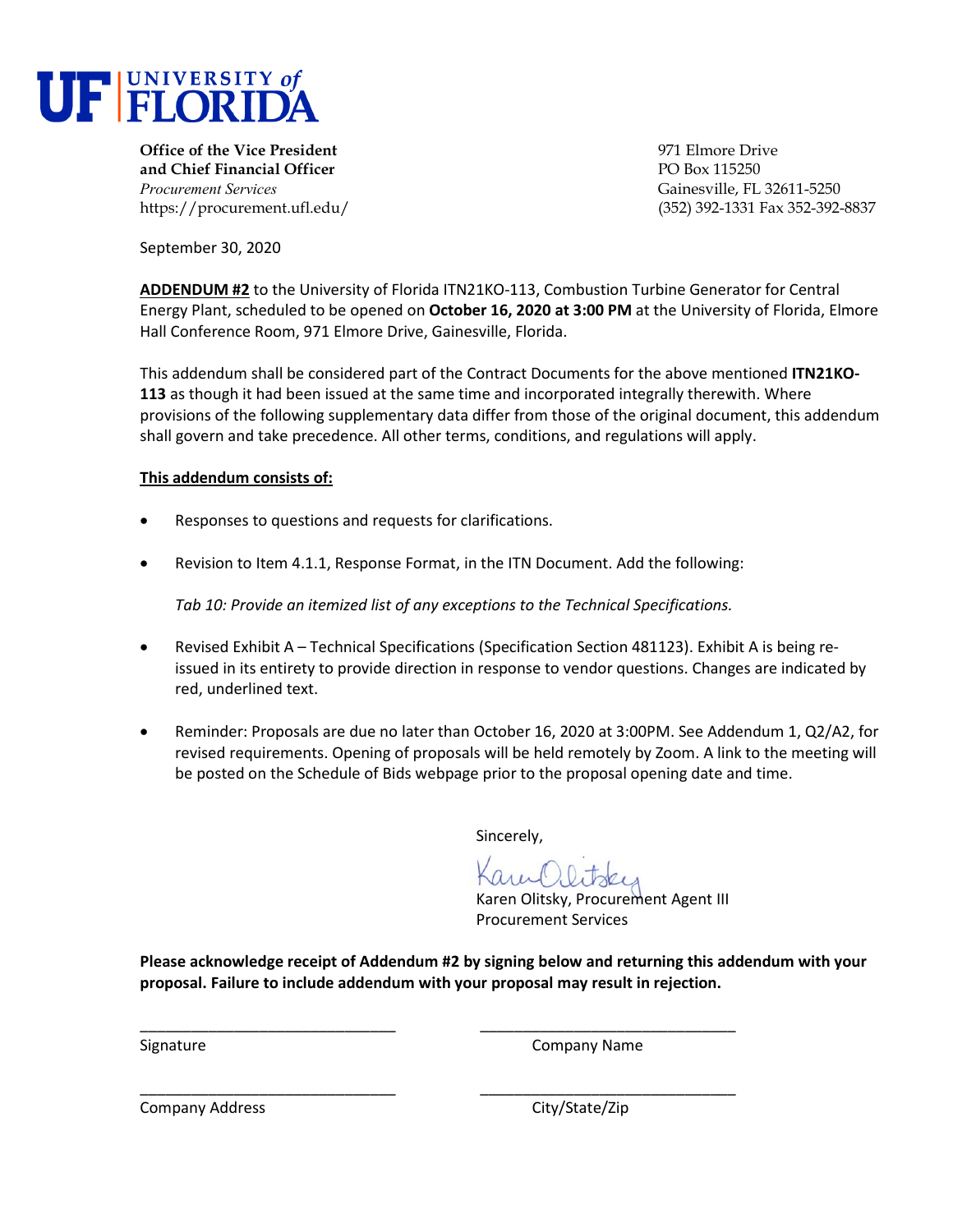## Questions and Responses

- Q1. Page 3 / Section 3.3-3.5. For the purpose of providing Installation, Commissioning, Startup and Testing Supervision, please provide a top level project schedule with the below major project milestones at a minimum:
	- − Equipment arrival at site (GT/ST/HRSG)
	- − Foundation ready for equipment installation
	- − Building construction start / substantial completion
	- − Cold commissioning
	- − Hot commissioning
	- − Performance test
	- − Commercial operation date
	- *A1. The Construction Manager will be selected in the next two to three months and dates will be finalized then. See below for a list of high-level milestone dates we can assume as of now.*
		- *Construction Start: August 2022*
		- *Equipment Delivery: March 2023*
		- *Commissioning Start: March 2025*
		- *Commissioning End: July 2025*
		- *Commercial Operation Date: November 2025*
- Q2. Page 7, Section 8-j, the electrical and steam demand profiles were based on historical data. Can you share actual and expected demand profile (hourly, daily, monthly, etc.)? Any additional information would help.

## *A2. See Addendum 2, Attachment 10.*

- Q3. Page 7, Section 8-l, the power demand over what can be generated will be purchased at current utility rates. Please provide expected average electric rate and its fluctuation for evaluation purposes. Furthermore, in case additional power is generated, will the utility purchase power back and at what expected rate?
	- *A3. Refer to Duke Energy Florida GSDT-1 and SS-1 rate schedules using transmission voltage. Intent is to limit power production to prevent export of power. Utility will not allow power export to the grid.*
- Q4. Page 10, Section 3.0 Schedule of Events, due to the limited time from the date we have received a copy of this ITN (9/16), we would like to request an extension of 1 week to Oct 16 for submission of the proposal.

## *A4. Requested noted and confirmed.*

- Q5. Pg 16, Section 2.2, Paragraph A-19, per minimum indoor temperature requirement of 45 F in Attachment 1 "Anti-Icing" will not be required for our equipment.
	- *A5. Proposal should clearly identify method of anti-icing, if required based on site conditions. Please note that 45F is the indoor temperature. The combustion air intake will be outdoors.*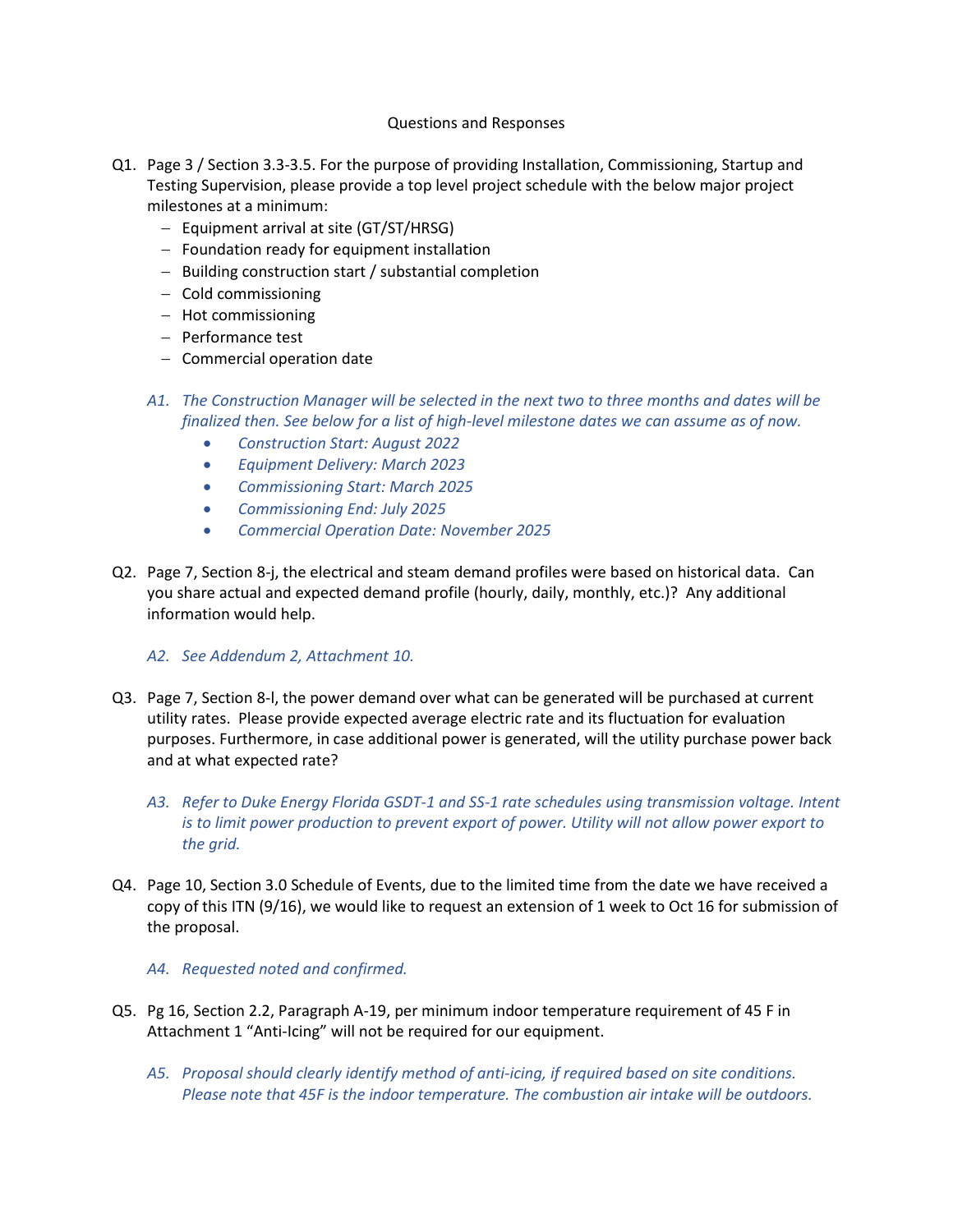- Q6. Pg 17, Section 2.3, Paragraph B-1, what are the required guaranteed emissions for the complete power plant system as this will impact the turbine offered and its emissions guarantee.
	- *A6. Emissions targets will be defined at a later date, after vendor selection. Combustion turbine vendors are to meet the requirements specified such that final emissions may be determined. Post combustion emissions control will be included by others, after vendor selection.*
- Q7. Pg 17, Section 2.3 Paragraph B-1, NOx emissions shall not exceed 25 ppmv conflicts requirement in Attachment 2 (< 15ppm)
	- *A7. 25ppmv is to be used.*
- Q8. Pg 20, Section 2.4, Paragraph A-7, same as above, per minimum indoor temperature requirement of 45 F in Attachment 1 "Anti-Icing" will not be required for our equipment.
	- *A8. See previous response to Q5 on this subject.*
- Q9. Pg 20, Section 2.4, Paragraph A-8, we would like to take exception to furnishing lube oil for first fill and subsequent initial operation
	- *A9. Exceptions should be clearly stated in Tab 10 of the proposal.*
- Q10.Pg 21, Sect 2.4-B, please clarify the reason for requirement of a highly engineered Fuel Gas Conditioning skid with "full-flow-capacity relief valves" and "double-wall, vented waste drain tank"? Per our experience with pipeline NG in the area, a simple particle fuel filter should be sufficient. We would like to know the provided fuel pressure and temperature that will be on the inlet side of this skid, and if possible, any history of fuel problems in the past (quality, consistency, cleanliness, pressure, etc).
	- *A10. The intent is that the Vendor determine the filtration requirements to meet the Vendor's fuel specifications.*
- Q11.Pg 22, Sect 2.4-C, we would like to request an exception to the TEWAC generator as the 32 MWe can be met with an air-cooled enclosure design for the generator?
	- *A11. TEWAC is required based on current design criteria since the unit will be installed indoors. Exceptions should be clearly stated in Tab 10 of the proposal and will be reviewed.*
- Q12.1.6 Application, E. (the targeted range of electrical output). Targeted range of electrical output 32,000 - 40,000kWe net is understood for CTG. What is the targeted range for Combined Cycle?
	- *A12. There isn't a specific target range for the combined cycle configuration. The steam turbine capacity will be sized to utilize excess steam in the summer for supplemental power generation. Excess steam will depend on the heat recovery potential for the selected gas turbine. Refer to the campus load profiles provided in Addendum 2, Attachment 10.*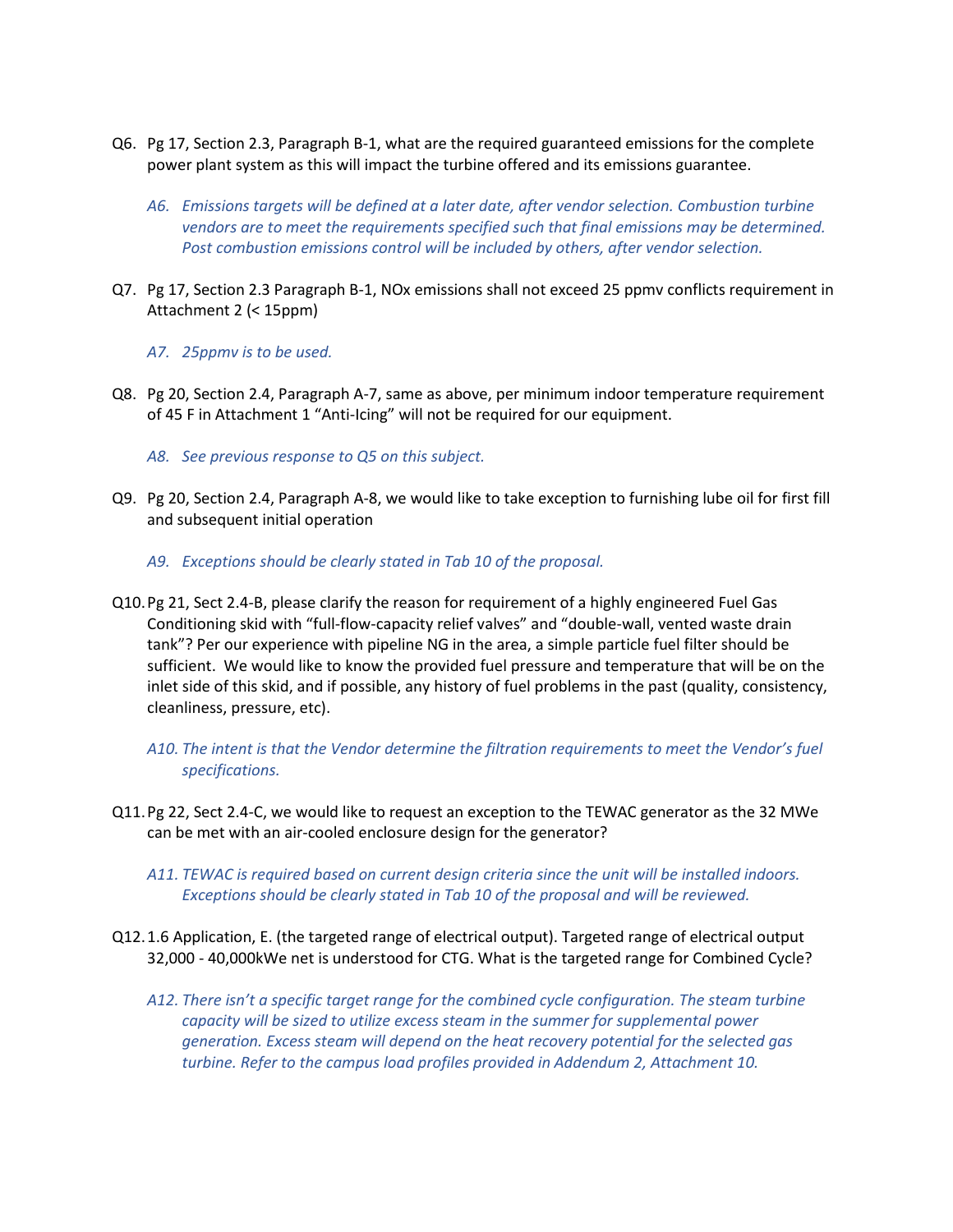- Q13.1.6 Application, E. (the targeted range of electrical output). The targeted range of steam production from the available heat of the CTG exhaust to the HRSG which in no more than 95-105 kpph at 450 psig/600℉ is understood for CTG exhaust only. According to Attachment 5, the high pressure steam from HRSG is fed to STG and low pressure steam is extracted from steam turbine and fed to header. In order to assume combined cycle performance based on the CTG the Vendor will offer, we would like to know low pressure steam volume (max. and variation), temperature and pressure that would be fed to LP steam header.
	- *A13. Extraction pressure will be approximately 75psig. Refer to the campus load profiles provided in Addendum 2, Attachment 10.*
- Q14.1.6 Application, E. (the targeted range of electrical output). Duct burner is shown in Flow Diagram of HRSG. We understand that duct burners are applied if necessary, but not a requisite condition. Is this correct?
	- *A14. The duct burner will be used for supplemental steam production when the unfired capacity is not sufficient to meet campus demand and/or the minimum steam turbine exhaust flow.*
- Q15.2.3 PERFORMANCE GUARANTEES, A. Capacity and Fuel Consumption. 1. "Guaranteed Power" which is defined as the 100 percent power output of the CTG, as measured at the generator breaker, expressed in kilowatts, net of package-driven pumps, exciters and other auxiliaries, based on site specific factors, at guarantee ambient conditions and specified fuels. Confirm the location of the generator breaker in the one line diagram, as well as the procedure for measurement of the Guarantee Power at the generator breaker.
	- *A15. Provide revenue grade metering in the TCP to measure power output at the Generator line-side cubicle utilizing VTs and CTs provided with unit. Guarantee will be on the low side of the GSU.*
- Q16.2.3 PERFORMANCE GUARANTEES, B. CTG Emissions. Please, confirm that NOx emissions guarantees shall be as per section 2.3 B, 25ppm for NOx and CO, and not as per Attachment #2.

*A16. Correct. 25ppm NOX.* 

- Q17.2.3 PERFORMANCE GUARATEES, B. CTG Emissions. Please confirm that exhaust emissions guarantee shall be as per section 2.3 B (from 75-100 percent guaranteed power output) and not as per follows;
	- 1. Attachment #2
	- 2. 2.4 DESIGN REQUIREMENTS/A. Turbine Package

1. CTG shall be designed for continuous operation at base load (100 percent), and shall also be capable of load-following operation between 15 percent and 100 percent load. Is it possible to change the emission compliance load range from "75%-100%" in to "90%- 100%"?

- *A17. No. Emissions should be guaranteed from 50-100%. Exceptions to be clearly stated in Tab 10 of the proposal.*
- Q18.2.4 DESIGN REQUIREMENTS, A. Turbine Package, 4. Turbine performance mapping system shall allow continuous, real-time thermodynamic modeling of CTG for purposes of optimizing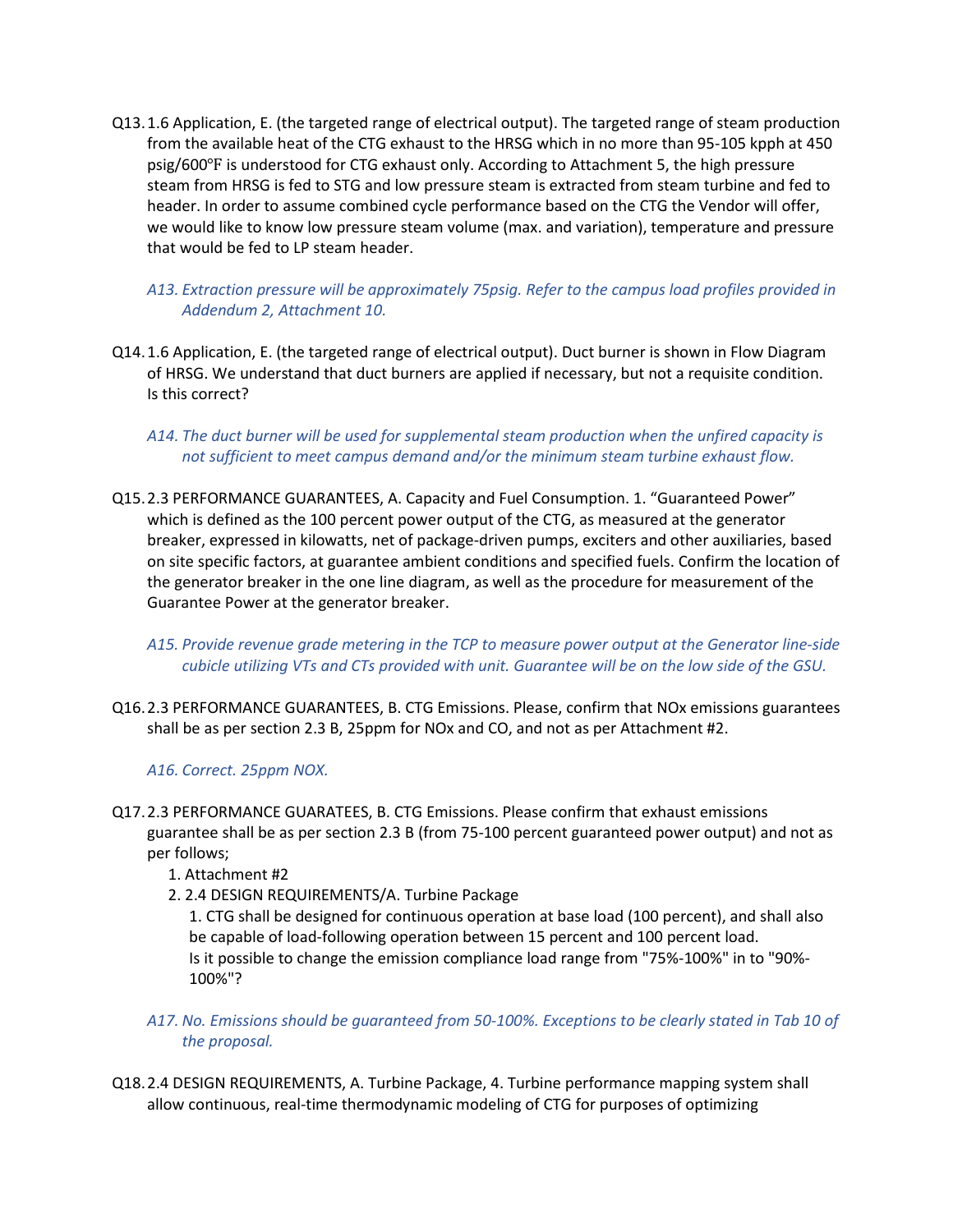performance. Parameters to be monitored include: Please explain "Turbine performance mapping system."

- *A18. The Vendor's turbine control system should monitor the points identified. Points should be available for communication to Owner's Plant Control System.*
- Q19.2.4 DESIGN REQUIREMENTS, D. Generator control and protection, F. Combustion Turbine-Generator Control System. Confirm the location of the generator protection panel (GPP) with a synchronizing system to be installed.
	- *A19. Provide primary generator protection and synchronization integral to the TCP. Back-up generator protection by others.*
- Q20.Attachment 2 GENERAL INFORMATION CTG PERFORMANCE TABLES. For the case of 25F ambient temperature, please define the temperature of WB or RH.

*A20. 95% RH* 

Q21.Attachment 2 – GENERAL INFORMATION CTG PERFORMANCE TABLES. Please confirm that for the performance guarantee point at 70F and 45% RH the OEM shall not consider inlet chilling (without inlet chiller or any inlet cooling arrangement).

*A21. Effects of inlet chilling should not be applied to guarantee.* 

Q22.Attachment 7 - FUEL SAMPLE ANALYSIS – NATURAL GAS. Attachment 7 includes several days of gas analysis, OEM proposes to use standard fuel composition as per tab FG Composition as shown on Tab FG Composition. If this is not possible, please clarify which fuel composition to consider amongst the provided data.

*A22. Refer to Addendum 1, Q17/A17.*

- Q23.Attachment 8 CENTRAL ENERGY PLANT (CEP) TAG NUMBERING REQUIREMENTS. Please confirm that attachment 8 is only guidance and that KKS numbering system can be as per OEM standard.
	- *A23. Tag numbering as shown in Attachment 8 is preferred.*
- Q24.LTSA. Will the building design include overhead crane with the capacity to lift GT, and Generator during outages?
	- *A24. That is the intent. However, Vendors should clearly identify requirements for major component removal.*
- Q25.LTSA. How many starts is UF planning per year?
	- *A25. Plant is to be base loaded year-round. The University plans for one outage per year. Any additional outages required for water wash or other maintenance activities should be clearly identified by the Vendor.*